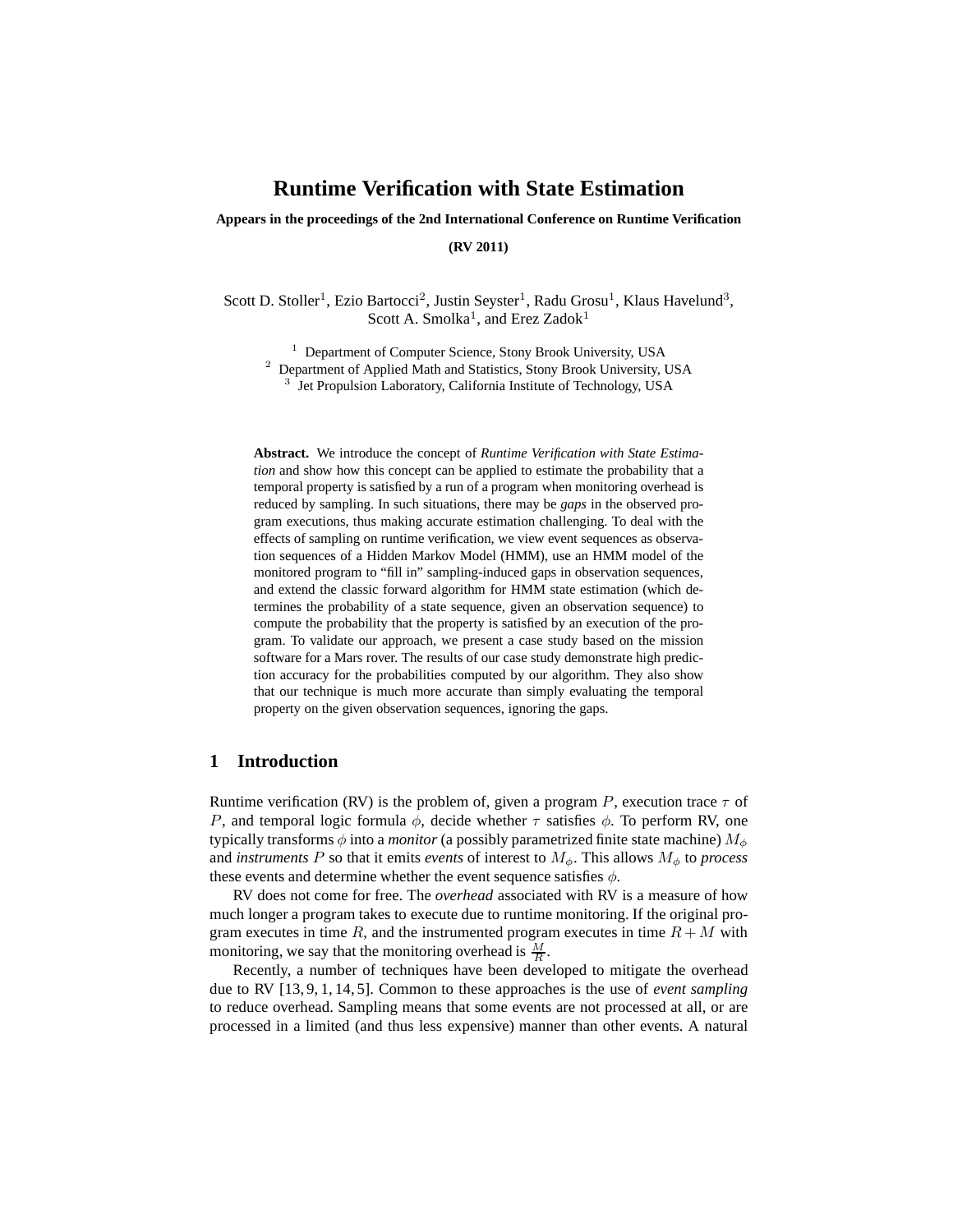question is: *how does sampling affect the results of RV?* This issue has been largely ignored in prior work: the monitor simply reports the result of processing the observed events, without indicating how sampling might have affected the results.

For example, let  $\phi$  be the formula  $\square(a \Rightarrow \Diamond c)$  (invariably, a is eventually followed by c) and let  $\tau$  be the trace  $a b c a b c a b c$ . Clearly  $\tau$  satisfies  $\phi$ . Suppose now that  $\tau$ is an *incomplete* trace of an execution with implicit gaps due to sampling. Although we cannot decisively say whether the execution satisfies  $\phi$  (for example, there could be an unobserved  $\alpha$  event after the last  $c$  event), we would like to compute a confidence measure that the execution satisfies  $\phi$ .

In this paper, we introduce the concept of *runtime verification with state estimation* (RVSE), and show how this concept can be applied to estimate the probability that a temporal property is satisfied by a run of a program when monitoring overhead is reduced by sampling. In such situations, there may be *gaps* in observed program executions, making accurate estimation challenging.

The main idea behind our approach is to use a statistical model of the monitored system to "fill in" sampling-induced gaps in event sequences, and then calculate the probability that the property is satisfied. In particular, we appeal to the theory of Hidden Markov Models [17]. An HMM is a Markov model in which the system being modeled is assumed to be a Markov process with unobserved (hidden) states. In a regular Markov model, states are directly visible to the observer, and therefore state transition probabilities are the only required parameters. In an HMM, states cannot be observed; rather, each state has a probability distribution for the possible observations (formally called *observation symbols*). The classic *state estimation* problem for HMMs is to compute the most likely sequence of states that generated a given observation sequence.

The main contributions of this paper are:

- **–** We use HMMs to formalize the RVSE problem as follows. Given an HMM system model H, temporal property  $\phi$ , and observation sequence O (an execution trace that may have gaps due to sampling), compute  $Pr(\phi \mid O, H)$ , i.e., the probability that the system's behavior satisfies φ, given O and H. Note that we use *Hidden* Markov Models, meaning that the states of the system are hidden from the observer. This is because we intend to use machine learning to learn the HMM from traces that contain only observable actions of the system, not detailed internal states of the system.
- **–** The *forward algorithm* [17] is a classic recursive algorithm for computing the probability that, given an observation sequence  $O$ , an HMM ended in a particular state. This problem is the so-called *filtering* version of the state estimation problem for HMMs. We present an extension of the forward algorithm for the RVSE problem that computes a similar probability, but in this case for the paired execution of an HMM system model and a monitor automaton for the temporal property  $\phi$ . We first present a version of the algorithm that does not consider gaps; in this case, the states of the monitor are completely determined by  $O$ , because the monitor is deterministic.
- **–** We then present an algorithm that handles gaps. We use a special symbol to mark gaps, i.e., points in the observation sequence where unobserved events might have occurred. Gap symbols may be inserted in the trace by the instrumentation when it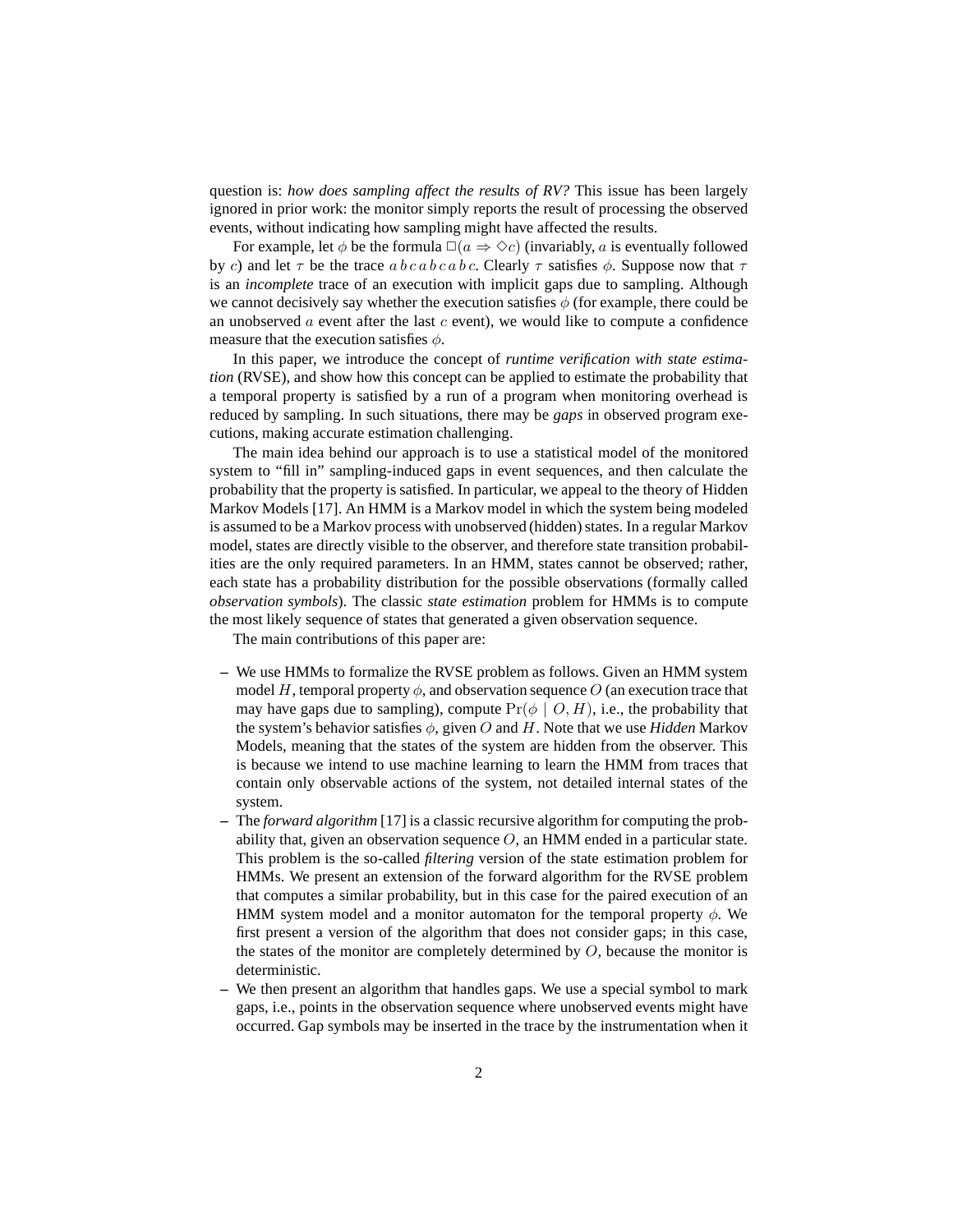temporarily disables monitoring; or, if gaps may occur everywhere, a gap symbol can be inserted at every point in the trace. When the algorithm processes a gap, no observation is available, so the state of the monitor automaton is updated probabilistically based on the current state estimation for the HMM and the observation probability distribution for the HMM. Since the length of a gap (i.e., the number of consecutive unobserved events) might be unknown, we allow the gap length to be characterized by a probability distribution.

**–** We evaluate our RVSE methodology using a case study based on human operators in a ground station issuing commands to a Mars rover [3]. Sampling of execution traces is simulated using SMCO-style overhead control [14]. Our evaluation demonstrates high prediction accuracy for the probabilities computed by our algorithm. It also shows that our technique is much more accurate than simply evaluating the temporal property on the given observation sequences, ignoring the gaps.

### **2 Related Work**

To the best of our knowledge, Runtime Verification with State Estimation has not been studied before, and our HMM-based technique to support the calculation of the conditional probability that a system satisfies a temporal logic formula given a sampled event trace (observation sequence) is new. In this section, we discuss related work on runtime verification of statistical properties and on probabilistic model checking.

Sammapun et al. [18] consider runtime verification of probabilistic properties of the form: given a condition  $A$ , does the probability that an outcome  $B$  occurs fall within a given range? Their technique determines statistically, and with an adequate level of confidence, whether a system satisfies a probabilistic property. Wang et al. [19] apply a similar statistical RV technique, in conjunction with Monte Carlo simulation, to analog and mixed signal designs. Recent work on the runtime verification of probabilistic properties [11, 21] uses acceptance sampling and sequential hypothesis testing to outperform these approaches. In contrast, we perform runtime verification of traditional *non-probabilistic* properties, but in the presence of sampling.

Finkbeiner et al. [10] extend LTL to perform statistical experiments over runtime traces, but they do not consider sampling. For example, their methodology can be used to determine the percentage of positions in a trace at which the trace satisfies a temporal property. This is a different statistic than the conditional probabilities we compute. LarvaStat [7] incrementally computes statistical information about runtime executions, but it, too, does not consider sampling.

Probabilistic model checking [15, 2] can be used to compute the probability that a Markov model, such as a Discrete-Time or Continuous-Time Markov Chain, satisfies a probabilistic temporal logic formula. Zhang et al. [20] extend probabilistic model checking to HMMs, so that the probability that an HMM produces a given sequence of observations can be computed. In contrast, we use HMMs to probabilistically fill in gaps in sampled event traces, enabling us to estimate the probability that a (non-probabilistic) temporal property is satisfied by a trace that contains gaps due to sampling. It is important to note that for filling in the gaps, a considerably less accurate HMM model is acceptable.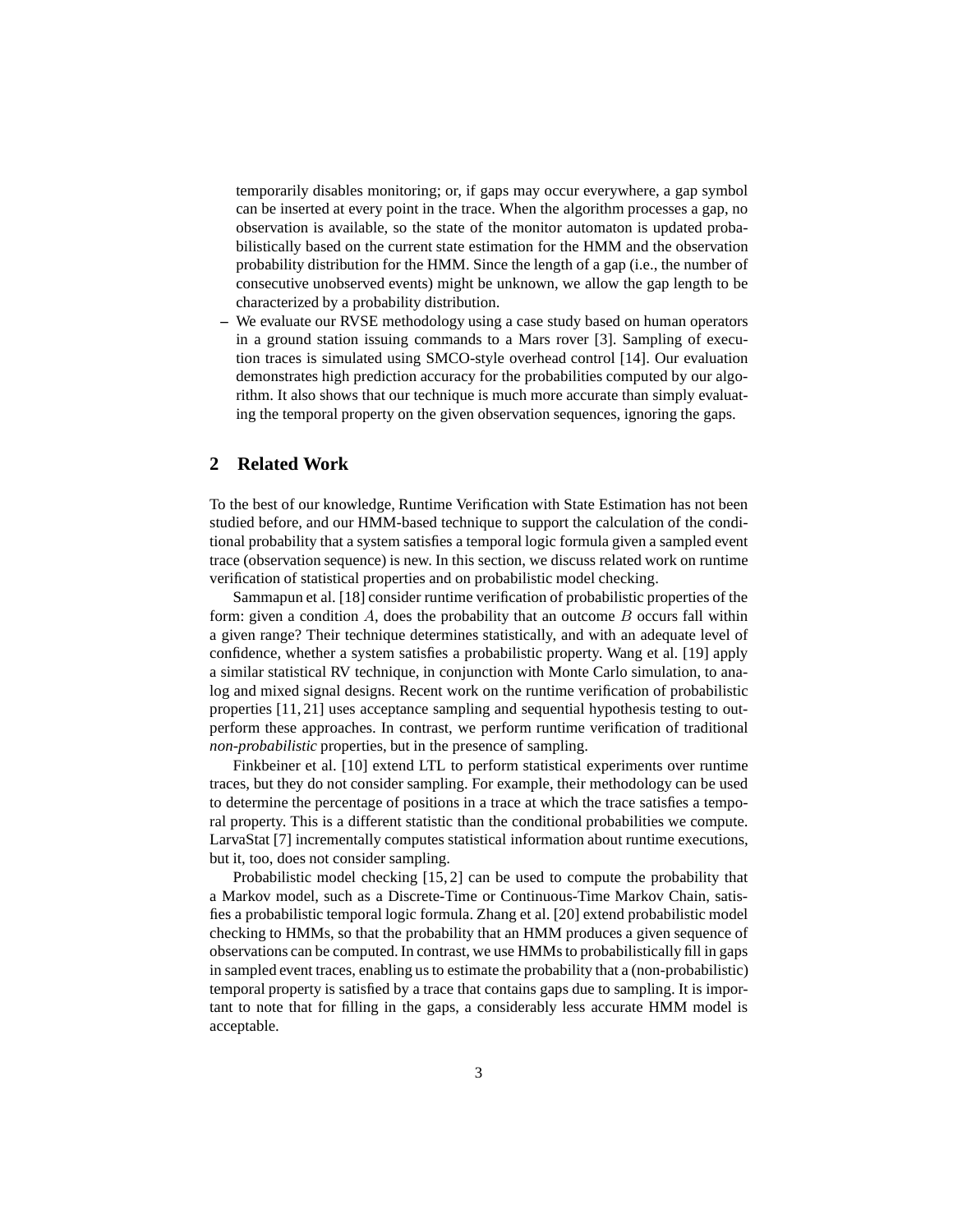# **3 Case Study: A Mars Rover Scenario**

We illustrate and evaluate our approach on a software model of a planetary rover mission. The model is written in the SCALA programming language,<sup>4</sup> allowing for fast prototyping. Its architecture, depicted in Figure 1, is representative, in general terms, of actual rover missions, such as the current Mars Science Laboratory<sup>5</sup> (MSL) mission. The scenario we consider consists of a rover operating on the surface of Mars, controlled by commands from ground-based human operators. The rover consists of a collection of instruments (e.g., camera, drill, temperature sensor) performing specialized tasks. For this case study, the rover hosts two generic instruments, *A* and *B*. Furthermore, every event of importance occurring on the rover is recorded in a log, which is maintained on the ground. A ground-based logger module receives and stores such events.



**Fig. 1.** Mission architecture.

| Command ( <i>instrument, name, time</i> ) | commands submitted to rover                  |
|-------------------------------------------|----------------------------------------------|
| Dispatch( <i>instrument, name, time</i> ) | dispatch of command from rover to instrument |
| Success ( <i>instrument, name, time</i> ) | success of command on instrument             |
| Fail (instrument, name, time)             | failure of command on instrument             |

**Fig. 2.** Events observed.

We consider four kinds of events, presented in Figure 2 and inspired by the scenario explained by Barringer et al. [3]. Commands are issued from ground to the rover and are characterized by three parameters: instrument id (*A* or *B*), command name, and

<sup>4</sup> http://www.scala-lang.org

<sup>5</sup> http://mars.jpl.nasa.gov/msl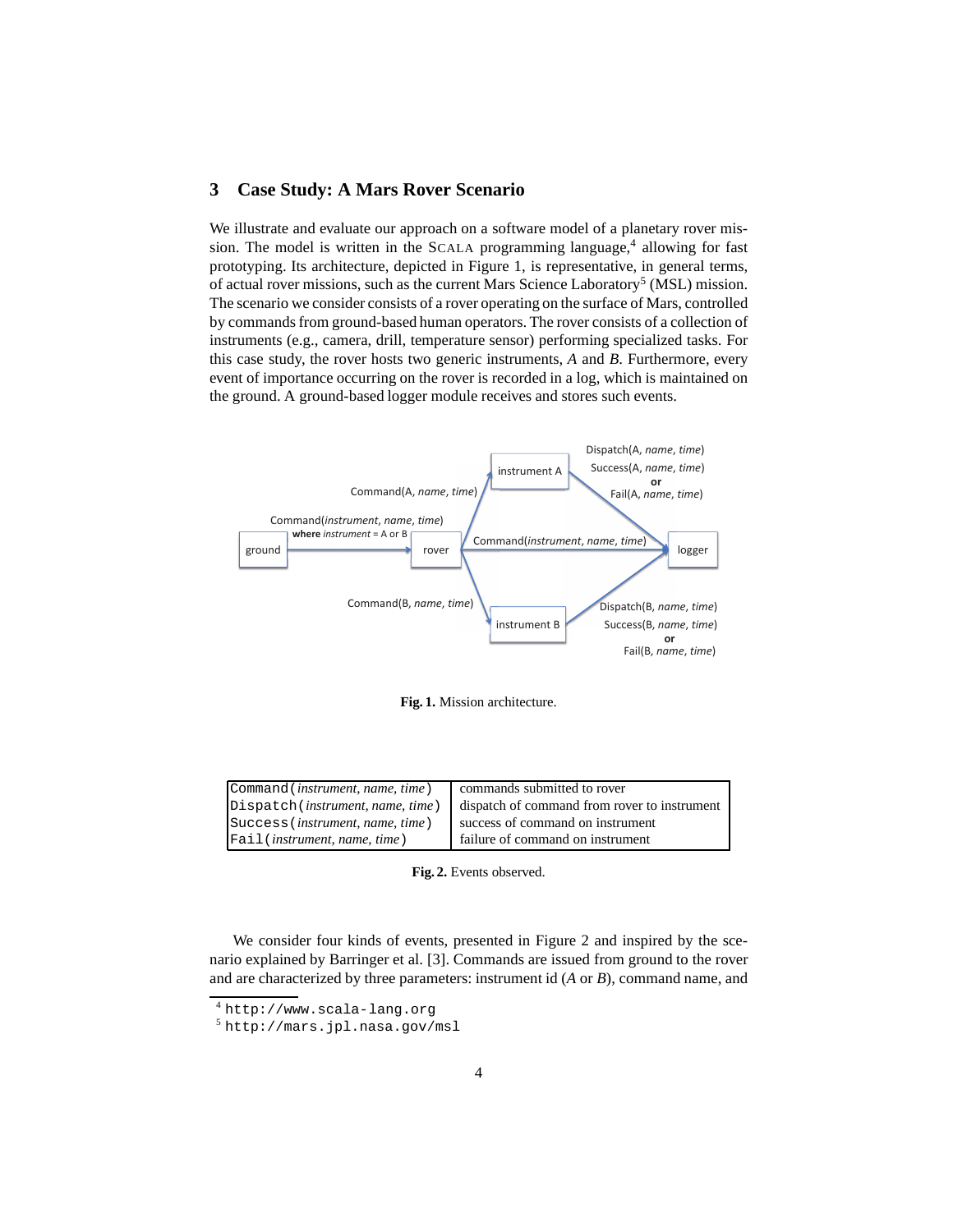a time stamp indicating when the event occurred. The other three events have similar parameters. Upon receipt of a command, the rover reports this event to the logger (by sending the command to the logger), and then sends the command to the relevant instrument. The instrument, upon receipt of the command, issues a dispatch event to the logger (recording that it was dispatched to the instrument). The instrument then executes the command. If the execution is successful, a success is reported to the logger. If execution fails, a fail status is reported. It is possible that neither a success nor a fail occur, and that the command is simply lost for some reason. An example log collected during the execution of this system could be: Command(A, START, 1008), Command(B, RESET, 2303), Success(A, START, 4300), Success(B, RESET, 5430).

One aspect of the desired behavior of the rover system is expressed by the requirement: Every Command  $(i, n, t_1)$  event should eventually be followed by a Success  $(i, n, t_2)$ event, with no Fail $(i, n, t_3)$  event occurring in between.

The above trace satisfies this property. The following trace does not satisfy the property, because the first command fails explicitly, and the second command fails implicitly (neither success nor failure occurs): Command(A, START, 1008), Command(B, RESET, 2303), Fail(A, START, 4520).

This property can be expressed in LTL as follows, where  $\Box$  means "always", U means "until", underscore means "don't care", and the subscript "cs" is mnemonic for "command success".

$$
\phi_{\text{cs}} = (\forall i : Instrument, n : Name. \qquad (1)
$$
\n
$$
\Box(\text{Command}(i, n, \_) \Rightarrow \neg \text{Tail}(i, n, \_) \ U \text{ Success}(i, n, \_))
$$

The property was formulated and checked with TRACECONTRACT [4], a SCALA API for trace analysis supporting parameterized state machines and temporal logic. In TRACECONTRACT, the property is expressed as follows, where SCALA keywords are in bold, TRACECONTRACT features are underlined, and the *hot* state waits for an event that matches the pattern in one of the **case** statements and represents the requirement that such an event eventually occurs:

```
class Contract extends Monitor[Event] {
  require {
    case Command(i, n, ) =>
      hot \{case Fail(`i`, `n`, _) => error
         case Success(i, n, n, \frac{1}{2} => ok
       }
  }
}
```
### **4 Background**

*Hidden Markov Models.* A Hidden Markov Model (HMM) [17] is a tuple  $H = \langle S, A, V, B, \pi \rangle$ containing a set  $S$  of states, a transition probability matrix  $A$ , a set  $V$  of observa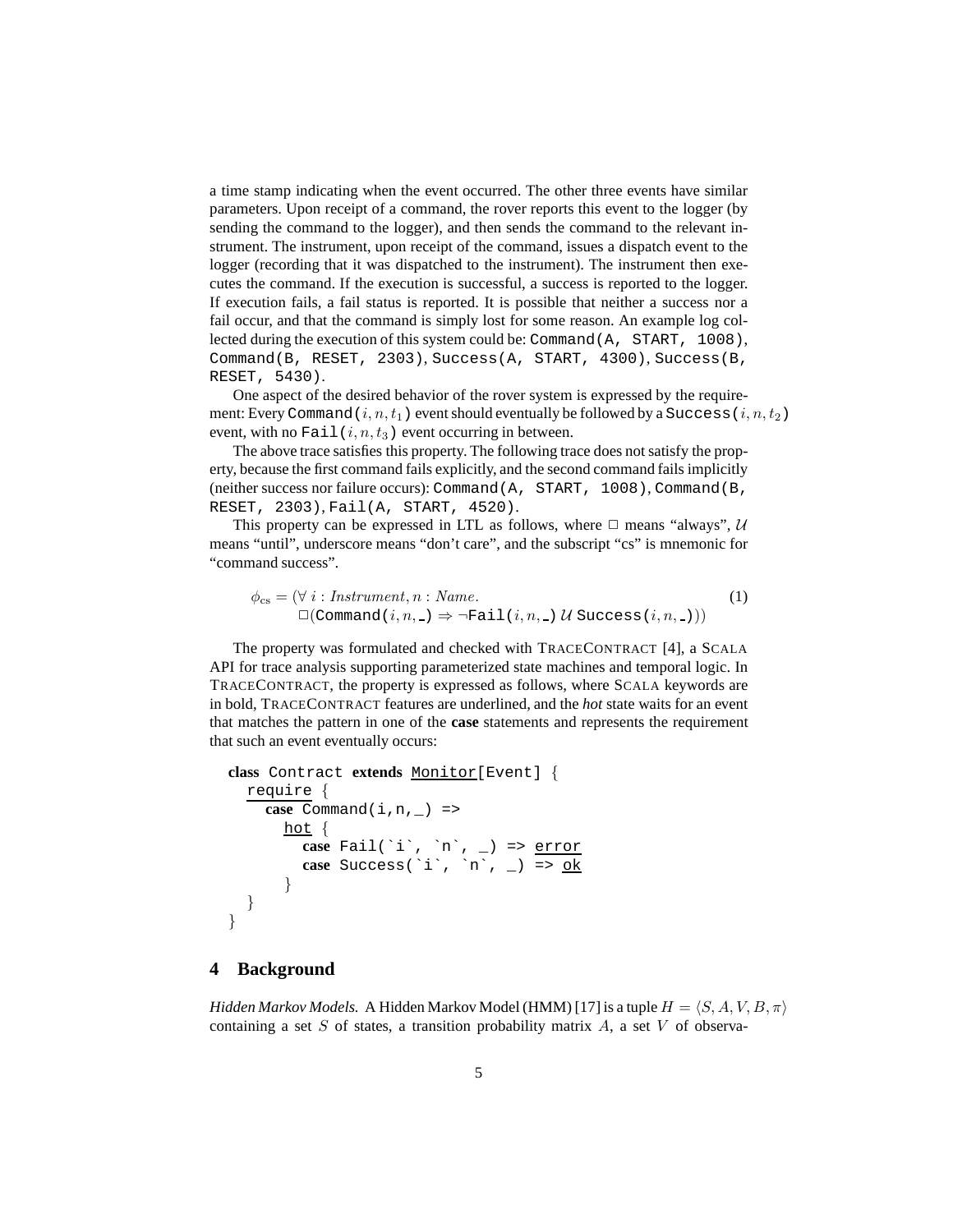tion symbols, an observation probability matrix  $B$  (also called "emission probability matrix" or "output probability matrix"), and an initial state distribution  $\pi$ . The states and observations are indexed (i.e., numbered), so  $S$  and  $V$  can be written as  $S = \{s_1, s_2, \ldots, s_{N_s}\}\$ and  $V = \{v_1, \ldots, v_{N_o}\}\$ , where  $N_s$  is the number of states, and  $N_o$  is the number of observation symbols. Let  $Pr(c_1 | c_2)$  denote the probability that  $c_1$ holds, given that  $c_2$  holds. The transition probability distribution A is an  $N_s \times N_s$  matrix indexed by states in both dimensions, such that  $A_{i,j} = Pr(\text{state is } s_j \text{ at time } t+1)$ state is  $s_i$  at time t). The observation probability distribution B is an  $N_s \times N_o$  matrix indexed by states and observations, such that  $B_{i,j} = \Pr(v_j \text{ is observed at time } t)$ state is  $s_i$  at time t).  $\pi_i$  is the probability that the initial state is  $s_i$ .

An example of an HMM is depicted in the left part of Figure 3. Each state is labeled with observation probabilities in that state; for example,  $P(Succ) = .97$  in state  $s_3$ means  $B_{3.5ucc} = 0.97$ , i.e., an observation made in state  $s_3$  has probability 0.97 of observing a Success event. Edges are labeled with transition probabilities; for example, .93 on the edge from  $s_2$  to  $s_3$  means that  $A_{2,3} = 0.93$ , i.e., in state  $s_2$ , the probability that the next transition leads to state  $s_3$  is 0.93.

An HMM generates observation sequences according to the following five-step procedure [17]. (1) Choose the initial state  $q_1$  according to the initial state distribution  $\pi$ . (2) Set  $t = 1$ . (3) Choose the  $t<sup>th</sup>$  observation  $O_t$  according to the observation probability distribution in state  $q_t$ . (4) Choose the next state  $q_{t+1}$  according to the transition probability distribution in state  $q_t$ . (5) Increment t and return to step (3), or stop.



**Fig. 3.** Left: an example of an HMM. The initial state distribution is:  $\pi_1 = 1$ ,  $\pi_2 = 0$ ,  $\pi_3 = 0$ . Right:  $M_{cs}$ , an example of a DFSM. States with a double border are accepting states. In both machines, Cmd abbreviates Command $(i, n, ...)$ , Disp abbreviates Dispatch $(i, n, ...)$ , Succ abbreviates Success $(i, n, ...)$ , and Fail abbreviates Fail $(i, n, ...)$ .

The *forward algorithm* [17] is a classic algorithm for computing the probability that an HMM ended in a particular state, given an observation sequence  $O = \langle O_1, O_2, \ldots, O_T \rangle$ . Let  $Q = \langle q_1, q_2, \ldots, q_T \rangle$  denote the (unknown) state sequence that the system passed through, i.e.,  $q_t$  denotes the state of the system when observation  $O_t$  is made. Let  $\alpha_t(i) = \Pr(O_1, O_2, \ldots, O_t, q_t = s_i | H)$ , i.e., the probability that the first t observa-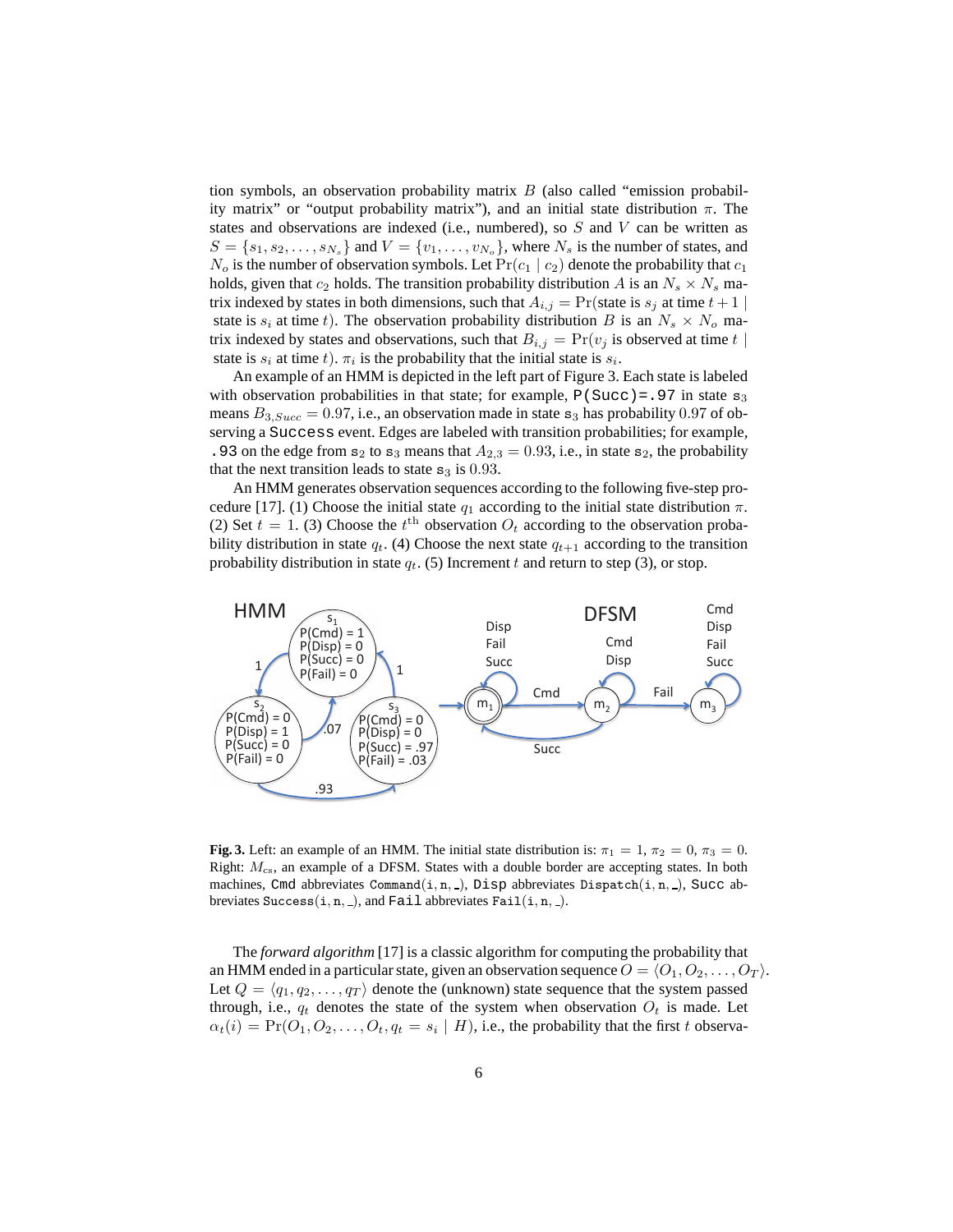tions yield  $O_1, O_2, \ldots, O_t$  and that  $q_t$  is  $s_i$ , given the model H. To hide the notational clutter from indexing of V, we access the B matrix using the traditional notation [17]:

$$
b_i(v_k) = B_{i,k} \tag{2}
$$

The forward algorithm for computing  $\alpha$  is:

$$
\alpha_1(j) = \pi_j b_j(O_1) \quad \text{for } 1 \le j \le N_s \tag{3}
$$

$$
\alpha_{t+1}(j) = \left(\sum_{i=1..N_s} \alpha_t(i) A_{i,j}\right) b_j(O_{t+1})
$$
  
for  $1 \le t \le T-1$  and  $1 \le j \le N_s$  (4)

In the base case,  $\alpha_1(j)$  is the joint probability of starting in state  $s_i$  and emitting  $O_1$ . Similarly, the recursive case calculates the joint probability of reaching state  $s_j$  and emitting  $O_T$ . The probability of reaching  $s_j$  is calculated by summing over the immediate predecessors  $s_i$  of  $s_j$ ; the summand  $\alpha_t(i)A_{i,j}$  is the joint probability of reaching  $s_i$  while observing  $O_1$  through  $O_{T-1}$  and then transitioning from  $s_i$  to  $s_j$ . The cost of computing  $\alpha$  using these equations is  $O(N_s^2T)$ .

*Learning an HMM.* One can obtain an HMM for a system automatically, by learning it from complete traces using standard HMM learning algorithms [17]. These algorithms require the user to specify the desired number of states in the HMM. These algorithms allow (but do not require) the user to provide information about the structure of the HMM, specifically, that certain entries in the transition probability matrix and the observation probability matrix are zero. This information can help the learning algorithm converge more quickly and find globally (instead of locally) optimal solutions. If the temporal property or properties to be monitored are known before the HMM is learned, then the set of observation symbols can be limited to contain only events mentioned in those properties, and the number of states can be chosen just large enough to be able to model the relevant aspects of the system's behavior. Note that we use *Hidden* Markov Models, meaning that the states of the system are hidden from the observer, because we intend to learn  $H$  from traces that contain only observable actions of the system, not detailed internal states of the system.

*Deterministic Finite State Machines.* Our algorithm assumes that the temporal property  $\phi$  to be monitored is expressed as a parametrized deterministic finite state machine (DFSM). The DFSM could be written directly or obtained by translation from a language such as LTL. A DFSM is a tuple  $M = \langle S_M, m_{init}, V, \delta, F \rangle$ , where  $S_M$  is the set of states,  $m_{init}$  in  $S_M$  is the initial state, V is the alphabet (also called the set of input symbols),  $\delta$  :  $S_M \times V \to S_M$  is the transition function, and F is the set of accepting states (also called "final states"). Note that  $\delta$  is a total function. A trace O satisfies the property iff it leaves M in an accepting state.

For example, a DFSM  $M_{cs}$  that expresses the property  $\phi_{cs}$  in Equation 1 is depicted in the right part of Figure 3. The Dispatch event is not in the alphabet of the TRACE-CONTRACT property  $\phi$  and hence normally would be omitted from the alphabet of the DFSM; we include it in this DFSM for illustrative purposes, so that the alphabets of the HMM and DFSM are the same.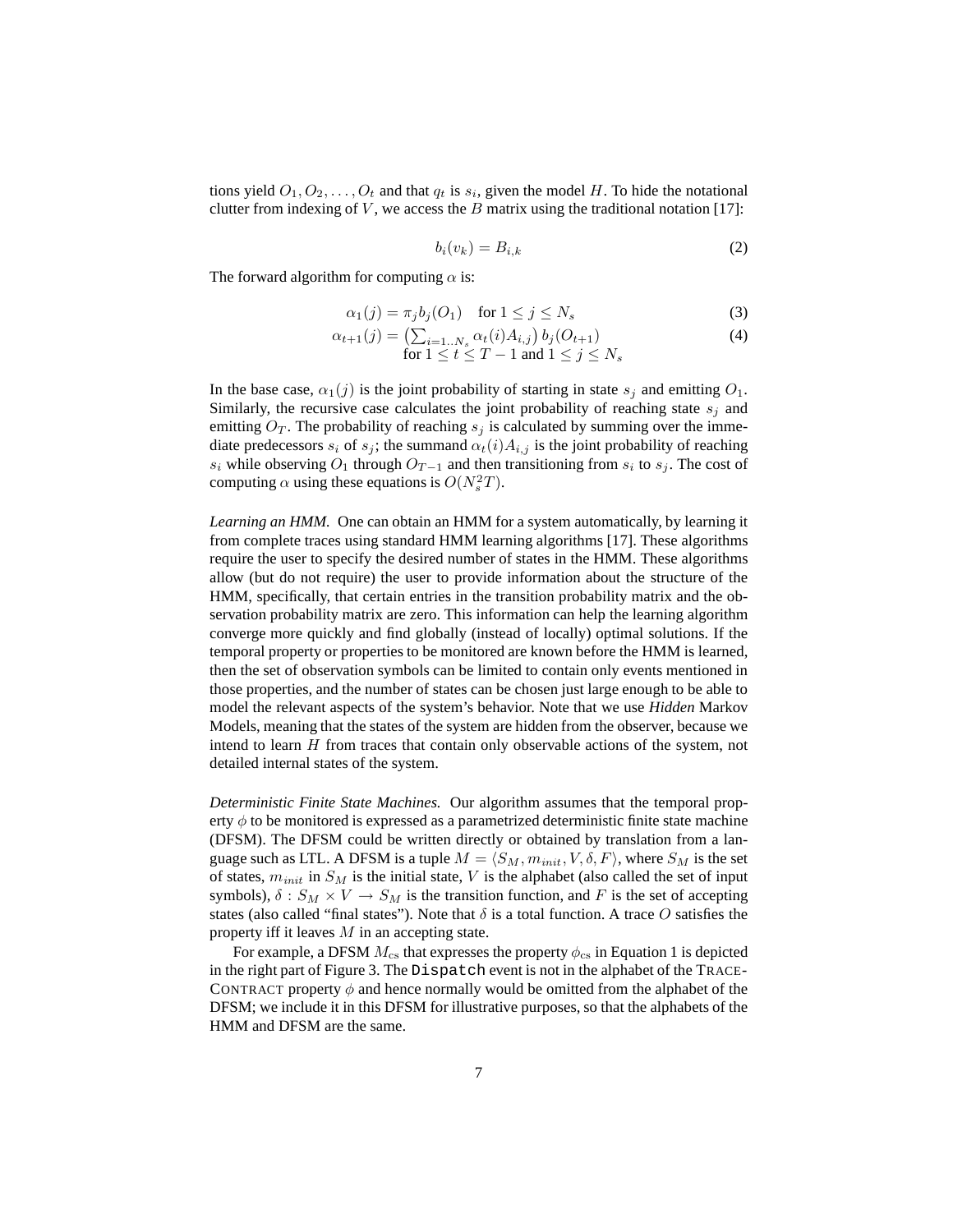### **5 Algorithm for RVSE**

The first subsection defines the problem more formally and presents our algorithm for RVSE. Our algorithm is based on the forward algorithm in Section 4 and hence can be used for on-line or post-mortem analysis. The second subsection describes how we handle parameterized properties.

#### **5.1 Problem Statement and Algorithm**

A problem instance is defined by an observation sequence  $O$ , an HMM  $H$ , and a temporal property  $\phi$  over sequences of actions of the monitored system.

The observation sequence  $O$  contains events that are occurrences of actions performed by the monitored system. In addition, O may contain the symbol  $gap(L)$  denoting a possible gap with an unknown length. The length distribution  $L$  is a probability distribution on the natural numbers:  $L(\ell)$  is the probability that the gap has length  $\ell$ .

If no information about the location of gaps is available (and hence no  $qap$  events appear in the trace obtained from the runtime monitor), we insert a gap event at the beginning of the trace and after every event in the trace, to indicate that gaps may occur everywhere.

The HMM  $H = \langle S, A, V, B, \pi \rangle$  models the monitored system, where  $S = \{s_1, \ldots, s_N\}$ and  $V = \{v_1, \ldots, v_{N_0}\}\)$ . Observation symbols of H are observable actions of the monitored system. H need not be an exact model of the system.

The property  $\phi$  is represented by a DFSM  $M = \langle S_M, m_{init}, V, \delta, F \rangle$ . For simplicity, we take the alphabet of  $M$  to be the same as the set of observation symbols of  $H$ . It is easy to allow the alphabet of  $M$  to be a subset of the observation symbols of  $H$ , by modifying the algorithm so that observations of symbols outside the alphabet of M leave M in the same state.

The goal is to compute  $Pr(\phi \mid O, H)$ , i.e., the probability that the system's behavior satisfies  $\phi$ , given observation sequence O and model H.

First, we extend the forward algorithm in Section 4 to keep track of the state of M. Let  $m_t$  denote the state of M immediately after observation  $O_t$  is made. Let  $\alpha_t(i, m) =$  $Pr(O_1, O_2, \ldots, O_t, q_t = s_i, m_t = m | H)$ , i.e., the joint probability that the first t observations yield  $O_1, O_2, \ldots, O_t$  and that  $q_t$  is  $s_i$  and that  $m_t$  is  $m$ , given the model H. Let  $\text{pred}(n, v)$  be the set of predecessors of n with respect to v, i.e., the set of states m such that M transitions from  $m$  to  $n$  on input v. A conditional expression  $c$ ?  $e_1$  :  $e_2$  equals  $e_1$  if c is true, and it equals  $e_2$  if c is false. The extended forward algorithm appears below. The main changes are introduction of a conditional expression in equation (6), reflecting that the initial state of  $M$  is  $m_{init}$ , and introduction of a sum over predecessors m of n with respect to  $O_{t+1}$  in equation (7), analogous to the existing sum over predecessors  $i$  of  $j$ , so that the sum takes into account all ways of reaching the configuration in which H is in state  $s_i$  and M is in state m.

$$
pred(n, v) = \{m \in S_M \mid \delta(m, v) = n\}
$$
\n
$$
(5)
$$

$$
\alpha_1(j,n) = (n = \delta(m_{init}, O_1)) ? \pi_j b_j(O_1) : 0
$$
  
for  $1 \le j \le N_s$  and  $n \in S_M$  (6)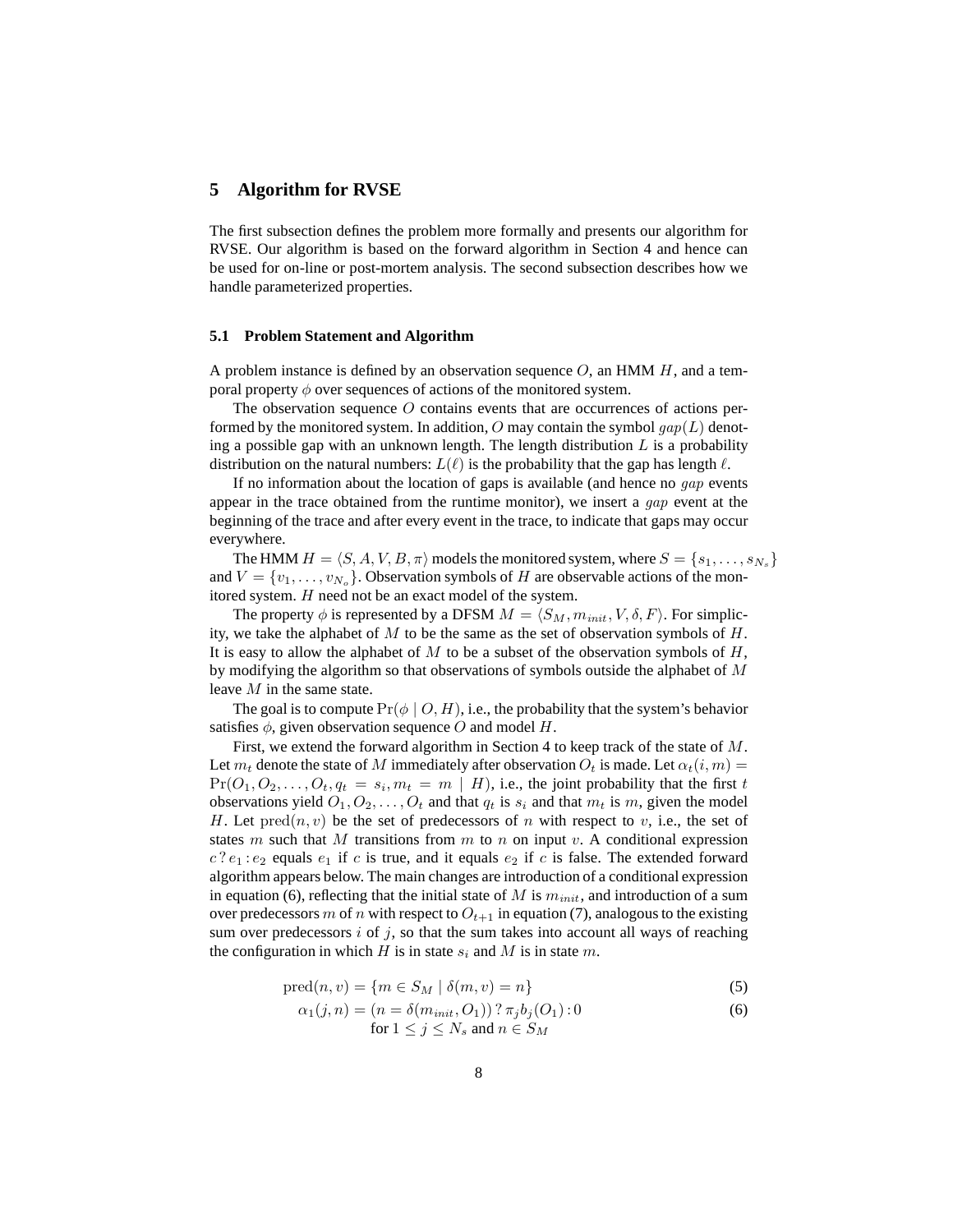$$
\alpha_{t+1}(j,n) = \left(\sum_{\substack{i \in [1..N_s] \\ m \in \text{pred}(n, O_{t+1})}} \alpha_t(i,m) A_{i,j}\right) b_j(O_{t+1}) \tag{7}
$$
  
for  $1 \le t \le T-1$  and  $1 \le j \le N_s$  and  $n \in S_M$ 

Now we extend the algorithm to handle gaps. The result appears in Figure 4. An auxiliary function  $p_i$  is used to calculate the probability of transitions of M during gaps. When H is in state  $s_i$  and M is in state  $m$ ,  $p_i(m, n)$  is the probability that the next observation (i.e., the observation in state  $s_i$ ) causes M to transition to state n. Since we do not know which event occurred, we sum over the possibilities, weighting each one with the appropriate observation probability from B.

Another auxiliary function  $g_{\ell}$ , called the gap transition relation, is used to compute the overall effect of a gap of length  $\ell$ . Specifically,  $g_{\ell}(i, m, j, n)$  is the probability that, if H is in state  $s_i$  and M is in state m and a gap of length  $\ell$  occurs, then the H is in state  $s_i$  and M is in state n after the gap. The definition of  $q_{\ell+1}$  uses a recursive call to  $g_\ell$  to determine the probabilities of states reached after a gap of length  $\ell$  (these intermediate states are represented by  $i'$  and  $m'$ ), and then calculates the effect of the  $(\ell+1)$ <sup>th</sup> unobserved event as follows:  $A_{i',j}$  is the probability that H transitions from state  $s_{i'}$  to state  $s_j$ , and  $p_j(m', n)$  is the probability that M transitions to state n.

In the definition of  $\alpha_1$ , for the case  $O_1 = gap(L)$ , there is a probability  $L(0)$  that no gap occurred, in which case M remains in its initial state  $m_{init}$  and the probability distribution for states of H remains as  $\pi_i$ ; furthermore, for each  $\ell > 0$ , there is a probability  $L(\ell)$  of a gap of length  $\ell,$  whose effect is computed by a call to  $g_\ell,$  and  $\pi_i$  is the probability that H is in state  $s_i$  at the beginning of the gap.

In the definition of  $\alpha_{t+1}$ , for the case  $O_{t+1} = gap(L)$ , there is a probability  $L(0)$ that no gap occurred, in which case the state of the HMM and the DFSM remain unchanged, so  $\alpha_{t+1}(j,n) = \alpha_t(j,n)$ ; furthermore, for each  $\ell > 0$ , there is a probability  $L(\ell)$  of a gap of length  $\ell$ , whose effect is computed by a call to  $g_{\ell}$ , and  $\alpha_t(i, m)$  is the probability that H is in state  $s_i$  and M is in state m at the beginning of the gap.

Although the algorithm involves a potentially infinite sum over  $\ell$ , typically  $L(\ell)$ is non-zero for only a finite number of values of  $\ell$ , in which case the sum contains only a finite number of non-zero terms. For example, if the system uses lightweight instrumentation to count events during gaps, then the position and length of all gaps are known. In this case, for each gap,  $L(\ell)$  is non-zero only for the value of  $\ell$  that equals the number of unobserved events (i.e., the gap length). If counts of unobserved events are unavailable (because monitoring is completely disabled during gaps), it is sometimes possible to determine (based on characteristics of the system and how long monitoring was disabled) a threshold such that  $L(\ell)$  is non-zero only below that threshold. Even if no such threshold exists,  $L(\ell)$  typically approaches 0 as  $\ell$  becomes large, so the sum can be approximated by truncating it after an appropriate number of terms.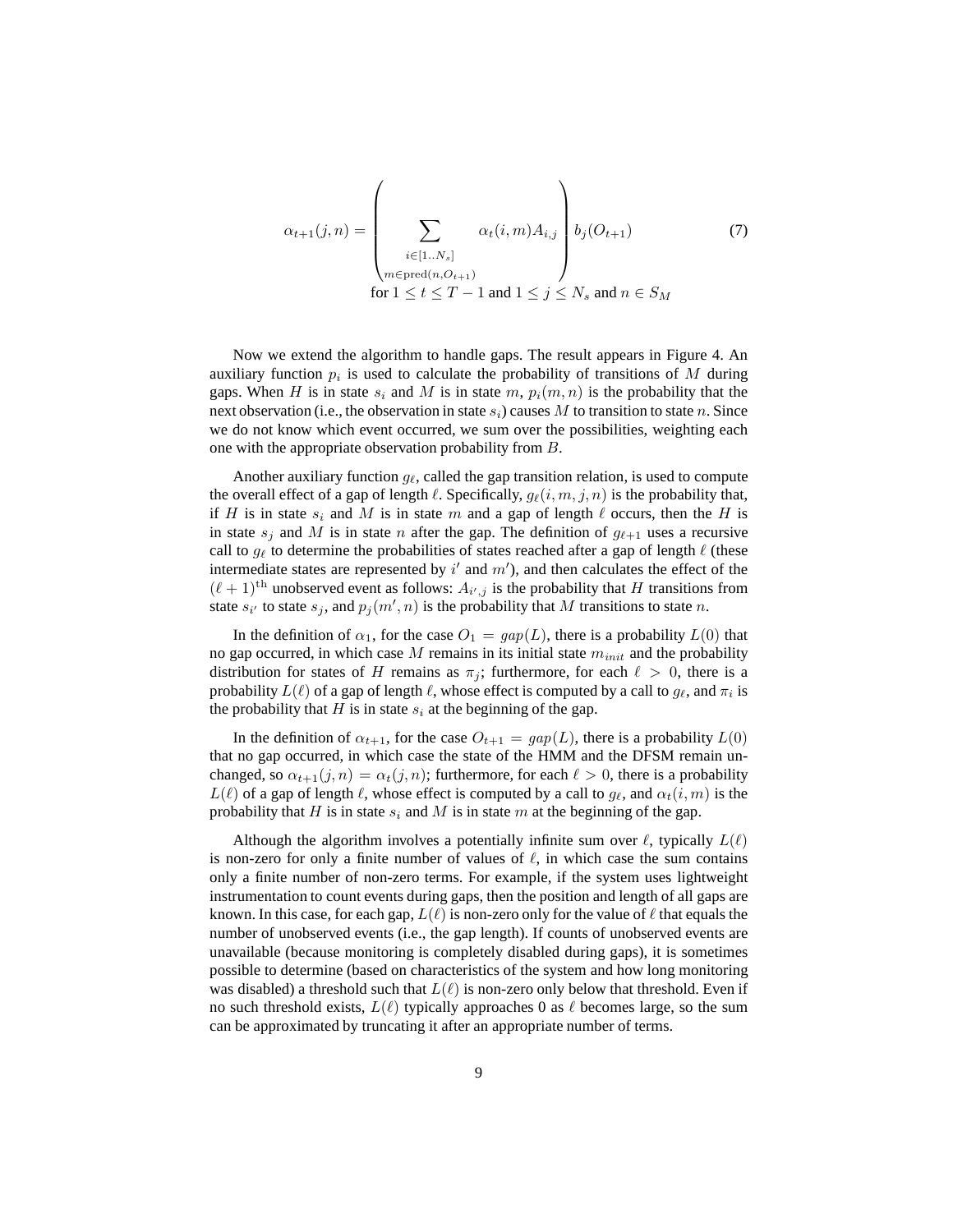$$
p_i(m,n) = \sum_{v \in V \text{ S.t. } \delta(m,v) = n} b_i(v)
$$
\n(8)

$$
g_0(i, m, j, n) = (i = j \land m = n)? 1:0
$$
\n(9)

$$
g_{\ell+1}(i,m,j,n) = \sum_{i' \in [1..N_s], m' \in S_M} g_{\ell}(i,m,i',m') A_{i',j} p_j(m',n)
$$
(10)

$$
\alpha_1(j,n) = \n\begin{cases}\n(n = \delta(m_{init}, O_1)) ? \pi_j b_j(O_1) : 0 & \text{if } O_1 \neq gap(L) \\
L(0)(n = m_{init} ? \pi_j : 0) + \sum_{\ell > 0, i \in [1..N_s]} L(\ell) \pi_i g_\ell(i, m_{init}, j, n) & \text{if } O_1 = gap(L) \\
\text{for } 1 \leq j \leq N_s \text{ and } n \in S_M\n\end{cases} \tag{11}
$$

$$
\alpha_{t+1}(j,n) = \begin{cases}\n\sum_{i \in [1..N_s]} \alpha_t(i,m) A_{i,j} \\
\sum_{m \in \text{pred}(n, O_{t+1})} \alpha_t(i,m) A_{i,j} & \text{if } O_{t+1} \neq gap(L) \\
L(0) \alpha_t(j,n) + \sum_{\ell > 0} L(\ell) \sum_{i \in [1..N_s]} \alpha_t(i,m) g_{\ell}(i,m,j,n) & \text{if } O_{t+1} = gap(L) \\
\text{for } 1 \leq t \leq T-1 \text{ and } 1 \leq j \leq N_s \text{ and } n \in S_M\n\end{cases}
$$
\n(12)



#### **5.2 Handling Parameterized Temporal Properties**

Our approach supports parameterized temporal properties. Specified events trigger creation of a new instance of the parameterized property, and parameters of the trigger event are used as parameters of the property. For example, the property  $\phi_{\rm cs}$  in equation (1), and the corresponding DFSM  $M_{cs}$  in Figure 3, are parameterized by the instrument i and the name n. The parameters of the DFSM may be used in the definition of the alphabet of the DFSM; in other words, the alphabet is also parameterized. For example, the alphabet of  $M_{cs}$  is  $\{\text{Command}(i, n, -), \text{Dispatch}(i, n, -), \text{Success}(i, n, -), \text{Fall}(i, n, -)\}.$ 

For a parameterized property, we decompose (or "demultiplex") a given trace into a set of subtraces by projecting it onto the alphabet of each instance of the property. The HMM is learned from these subtraces; thus, the HMM represents the slice of the system's overall behavior relevant to a single instance of the property. When learning the HMM, we abstract from the specific values of the parameters in each subtrace, because the values are, of course, different in each subtrace, and we do not aim to learn the distribution of parameter values.

When applying our modified forward algorithm for a parameterized property, we run the algorithm separately for each instance of the property, and use the corresponding subtrace (i.e., the projection of the trace onto the alphabet of that property instance) as the observation sequence O.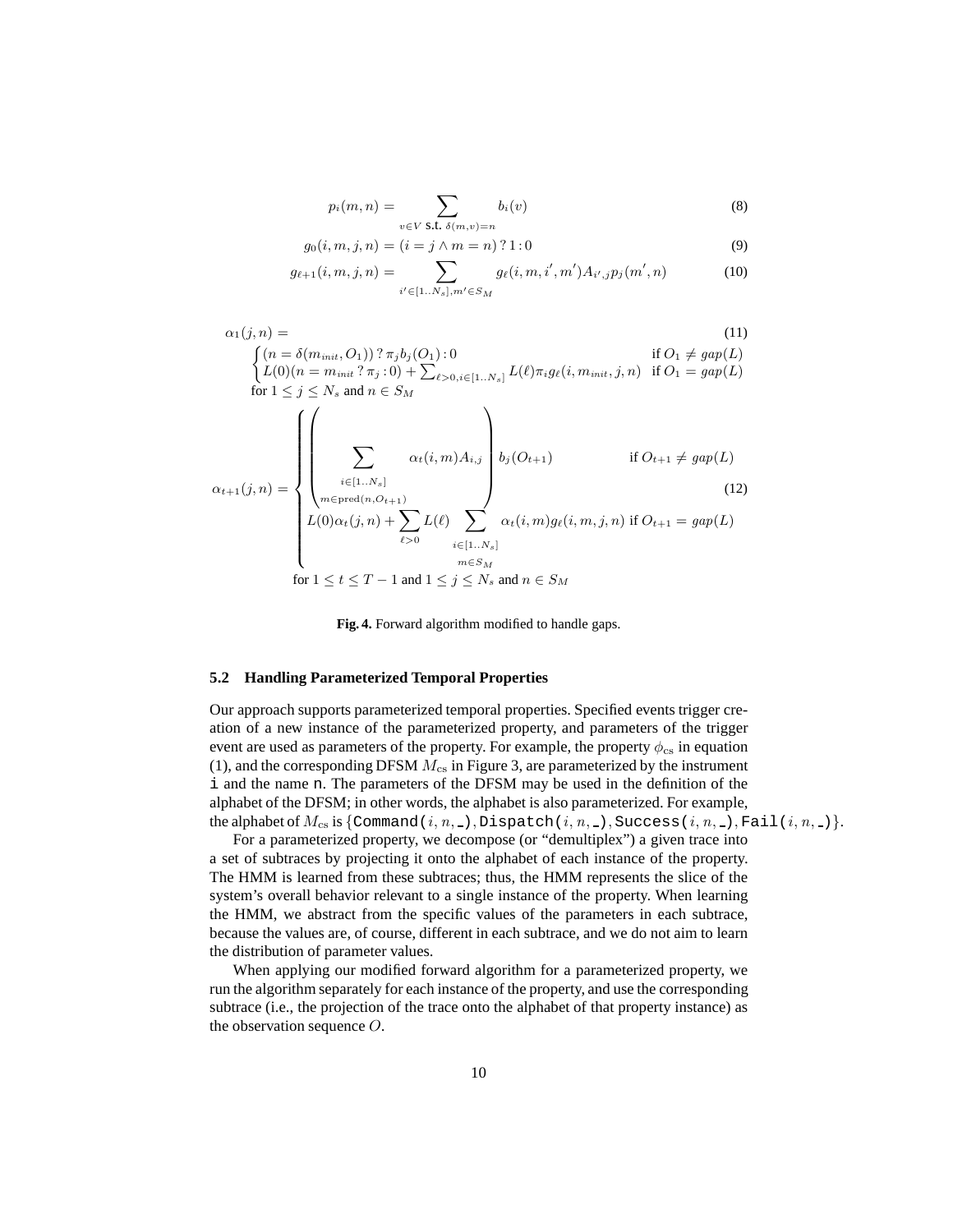When projecting a trace containing gaps onto the alphabet of a property instance, it is typically unknown whether the unobserved event or events that occurred during a gap are in that alphabet. This can be reflected by modifying the length distribution parameter of the gap symbol appropriately before inserting the gap in the subtrace for that property instance. Developing a method to modify the length distribution appropriately, based on the nearby events in the trace and the HMM, is future work. Lee et al.'s work on trace slicing [16] might provide a basis for this.

The above approach does not assume any relationship between the property parametrization and the sampling strategy. An alternative approach is to adopt a sampling strategy in which, for each property instance, either all relevant events are observed, or none of them are. For example, when QVM [1] checks properties of Java objects, it selects some objects for checking, monitors all events on those objects, and monitors no events on other objects. With this approach, the property is checked with 100% confidence for the selected objects, but it is not checked at all for other objects. This trade-off might be preferable in some applications but not in others. Also, this property-directed sampling may incur more overhead than property-independent sampling, because it must ensure that all events relevant to the selected property instances are observed.

### **6 Evaluation**

#### **6.1 Evaluation Methodology**

We used the following methodology to evaluate the accuracy of our approach for a given system.

- 1. Produce a set  $T_L$  of traces by monitoring the system without sampling, and learn an HMM H from them.
- 2. Produce another set  $T_E$  of traces by monitoring the system without sampling, and use them for evaluation as follows.
- 3. Produce a sampled version  $\tilde{O}$  of each trace O in  $T_E$ . If the system is deterministic,  $O$  can be produced by re-running the system on the same input as for  $O$  while using sampling. An alternative approach, applicable regardless of whether the system is deterministic, is to write a program that reads a trace, simulates the effect of sampling, and outputs a sampled version of the trace.
- 4. For each trace O in  $T_E$ , apply our algorithm to compute the probability  $Pr(\phi|O, H)$ .
- 5. Compare the probabilities from the previous step to reality, by partitioning the traces in  $T_E$  into "bins" (i.e., sets) based on  $Pr(\phi|O, H)$ , and checking whether the expected fraction of the traces in each set actually satisfy  $\phi$ . Specifically, using B + 1 bins, for  $b \in [0..B]$ , the set of traces placed in bin b is  $T_E(b) = \{O \in$  $T_E | b/B \le \Pr(\phi | \tilde{O}, H) < (b+1)/B$ . Let  $sat_{act}(b)$  denote the fraction of traces in bin b that actually satisfy  $\phi$ . Based on the results from our algorithm,  $sat_{act}(b)$  is expected to be approximately  $sat_{est}(b) = \text{average}(\{\Pr(\phi|\check{O},H) \mid O \in T_E(b)\}).$ The subscript "est" is mnemonic for "estimation", i.e., "expected based on state estimation".
- 6. Quantify the overall inaccuracy as a single number  $I$  between 0 and 1, where 0 means perfect accuracy (i.e., no inaccuracy), by summing the differences between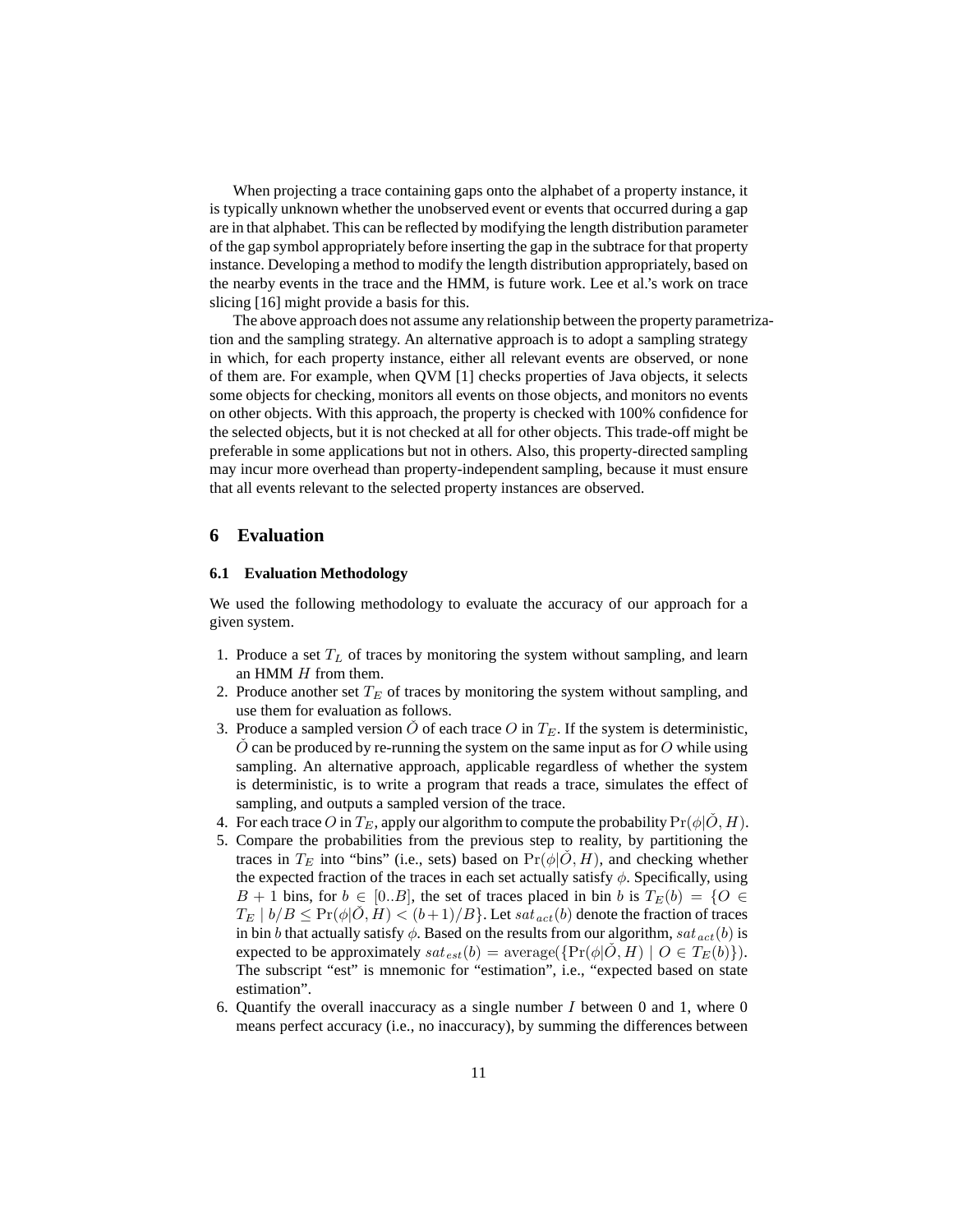the actual and expected fractions from the previous step for non-empty bins and normalizing appropriately ("ne" is mnemonic for "non-empty"):

$$
B_{\text{ne}} = \{ b \in [0..B] \mid T_E(b) \neq \emptyset \}
$$
\n(13)

$$
I = \frac{1}{|B_{\text{ne}}|} \sum_{b \in B_{\text{ne}}} |sat_{act}(b) - sat_{est}(b)|.
$$
 (14)

7. Put this inaccuracy into perspective by comparing it with the inaccuracy of the naive approach that ignores the effect of sampling and simply evaluates the property on sampled traces, ignoring gaps. Specifically,  $sat_{naive}(b)$  is the fraction of traces in  $T_E(b)$  such that the sampled trace satisfies  $\phi$ , i.e.,  $sat_{naive}(b) = |\{O \in T_E(b) |$  $\check{O} \models \phi \}/T_E(b)$ , and

$$
I_{naive} = \frac{1}{B_{\text{ne}}} \sum_{b \in B_{\text{ne}}} |sat_{act}(b) - sat_{naive}(b)|.
$$
 (15)

If the sampling strategy has a parameter that controls how many events are observed, then the inaccuracy  $I$  can be graphed as a function of that sampling parameter. For example, SMCO has a parameter  $o_t$ , the target overhead. We expect the inaccuracy to approach 0 as the fraction of events that are observed approaches 1. Similarly, for a particular trace O,  $Pr(\phi|O, H)$  can be graphed as a function of that sampling parameter; if the trace O satisfies  $\phi$ , this curve should monotonically increase towards 1 as the fraction of events that are observed approaches 1.

#### **6.2 Experiments**

We applied the above methodology to the rover case study described in Section 3. The SCALA model was executed to generate 200 traces, each containing 200 issued commands. The average length of the traces is 587 events. To facilitate evaluation of our approach, the model was modified to pseudo-randomly introduce violations of the requirement  $\phi_{\rm cs}$  in Equation 1. Approximately half of the traces satisfy the requirement. In the other half of the traces, the requirement is violated by approximately 30% of the commands; among those commands, approximately half have an explicit Fail event, and the other half do not have a Success or Fail event. We wrote a program that reads a trace, simulates the sampling performed by SMCO with a global controller [14], and then outputs the trace with some events replaced by  $gap(L_0)$ , where  $L_0(0) = 0$ ,  $L_0(1) = 1$ , and  $L_0(\ell) = 0$  for  $\ell > 1$ . Note that  $gap(L_0)$  represents a definite gap of length 1. The use of a definite gap reflects that the SMCO controller knows when it disables and enables monitoring, and that (in an actual implementation) lightweight instrumentation would be used to count the number of unobserved events when monitoring is (mostly) disabled. With the target overhead that we specified, the SMCO simulator replaced 47% of the events with gaps.

Based on the parameters of the property  $\phi_{\text{cs}}$ , each sampled trace was decomposed into a separate subtrace for each instrument and command, following the approach in Section 5.2. When decomposing the trace, we assigned each gap to the appropriate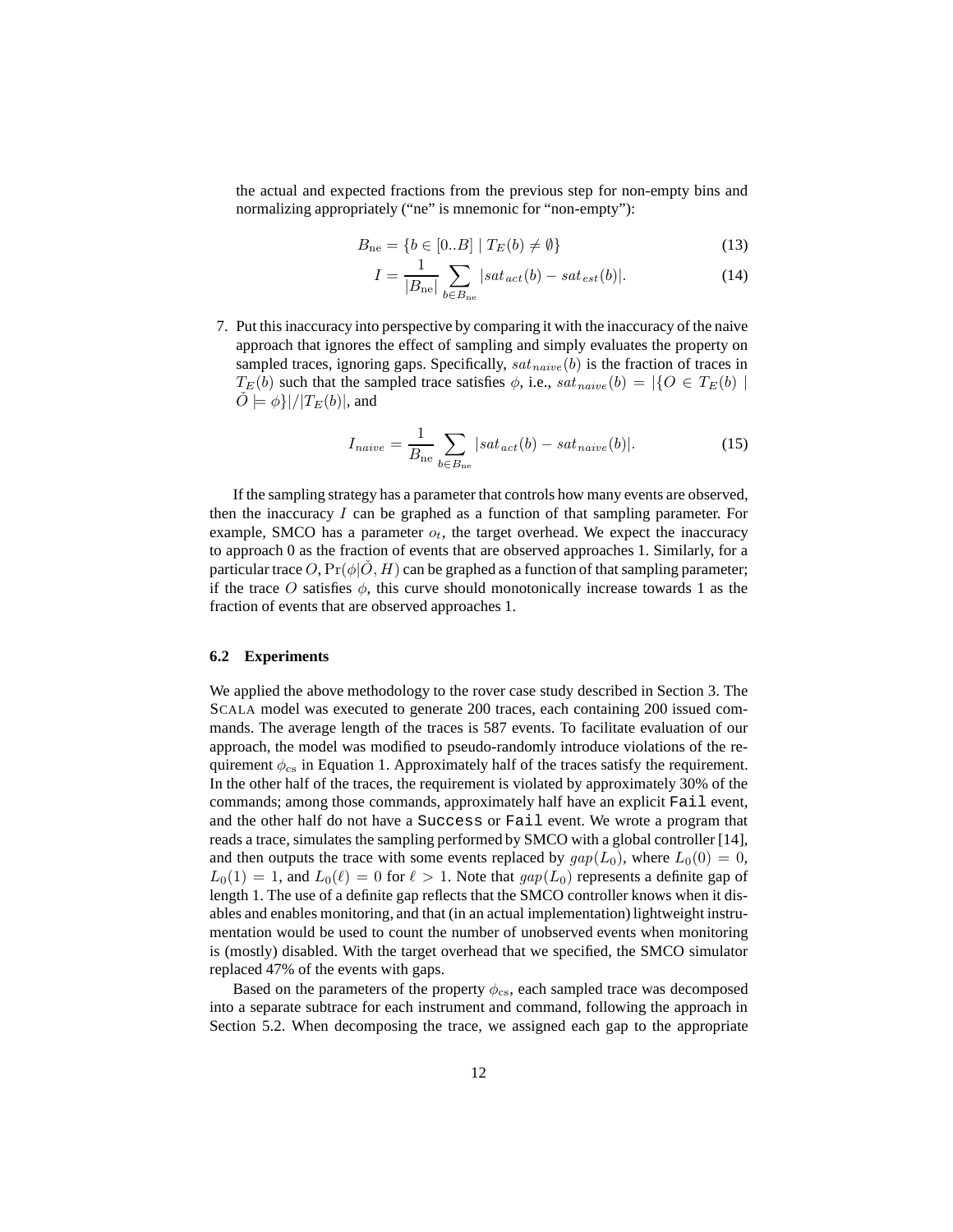subtrace by referring to the original (pre-sampling) trace. Although it is generally unrealistic to assume that the monitor can assign gaps to subtraces with 100% accuracy, this assumption allows us to isolate this source of inaccuracy and defer consideration of it to future work, in which we plan to introduce uncertain gaps into subtraces corresponding to nearby events in the full trace, using the HMM to compute probabilities for the uncertain gaps.

To obtain the HMM  $H$ , we manually specified the number of states (six) and the structure of the HMM, and then learned the transition probability matrix and observation probability matrix from half of the generated traces. We used the other half of the generated traces for evaluation.

We measured the inaccuracy of our approach using  $B = 10$ , and obtained  $I =$ 0.0205. This level of inaccuracy is quite low, considering the severity of the sampling: recall that sampling replaced 47% of the events with gaps. In comparison, the inaccuracy of the naive approach is  $I_{naive} = 0.3135$ ; this is approximately a 15 $\times$  worse I.

### **7 Conclusions and Future Work**

This paper introduces the new concept of *Runtime Verification with State Estimation* (RVSE) and shows how this concept can be applied to estimate the probability that a temporal property is satisfied by a run of a system given a sampled execution trace. An initial experimental evaluation of this approach shows encouraging results.

One direction for future work, mentioned in Section 5.2, is to determine the probability that a gap belongs to each subtrace of a parameterized trace, in order to more accurately determine the length distribution parameter for gap events inserted in subtraces. Because the parameters of events in gaps are unknown, it is impossible to directly determine the subtrace to which a gap belongs.

Although our Mars rover case study is based on actual rover software, due to ITAR restrictions, our evaluation used parametrized event traces synthetically produced by a simulator. We plan to conduct additional case studies involving actual traces obtained from publicly available real-world software. Likely target software systems include the GCC compiler suite and the Linux kernel.

Another direction for further study is RVSE of quantitative properties. For example, the goal of integer range analysis [9, 14] is to compute the range (upper and lower bounds) of each integer variable in the program. Performing this kind of analysis on traces with gaps can lead to inaccuracies in the ranges computed, due to unobserved updates to integer variables. In this case, we would like to extend our RVSE algorithm to adjust (improve) the results of the analysis as well as provide a confidence level in the adjusted results. Similar comments apply to other quantitative properties, such as runtime analysis of NAPs (non-access periods) for heap-allocated memory regions [13, 14].

Our broader goal is to use probabilistic models of program behavior, learned from traces, for multiple purposes, including program understanding [6], program visualization [8], and anomaly detection [12] (by checking future runs of the program against the model).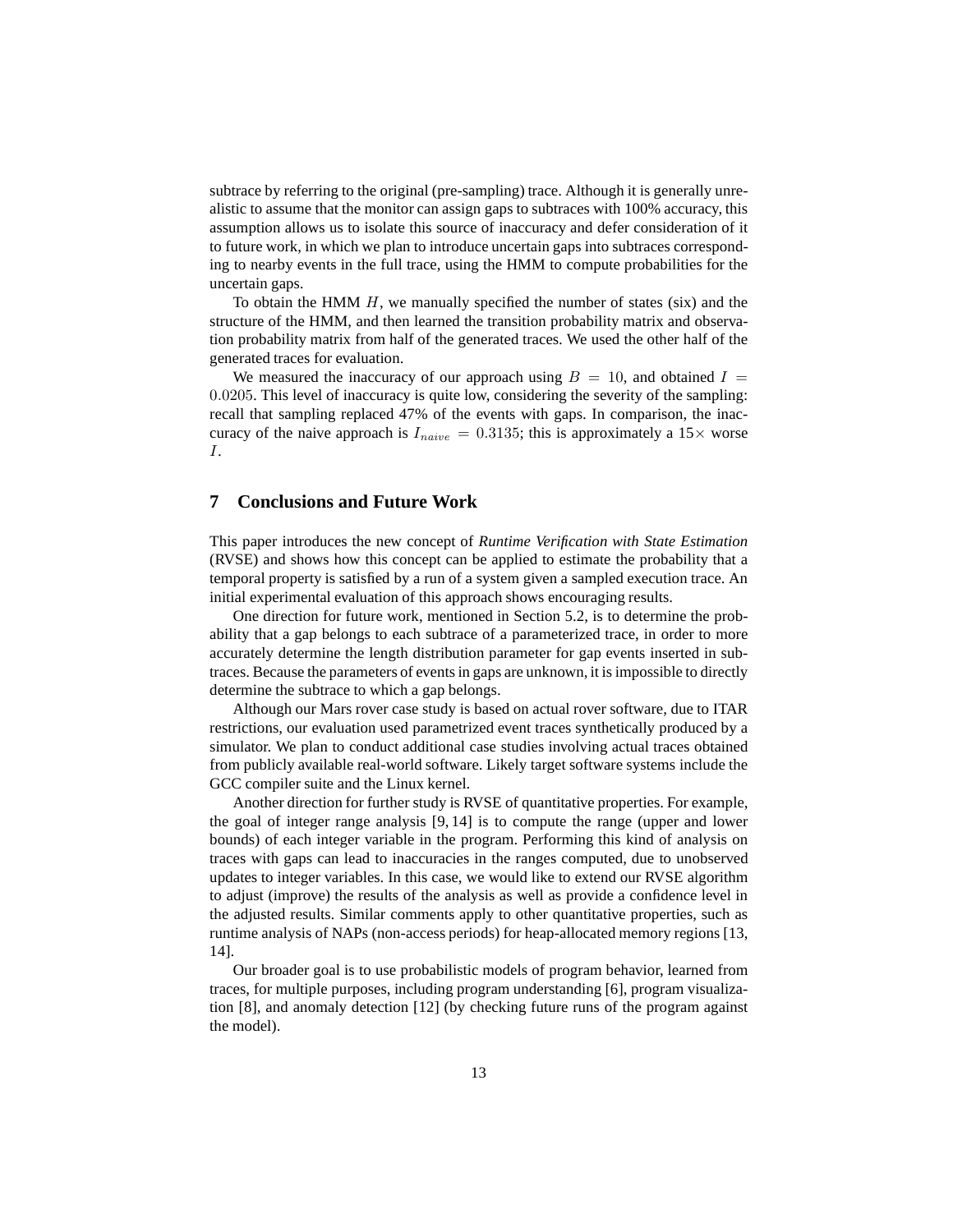*Acknowledgements.* We would like to thank the anonymous reviewers for their valuable comments. Part of the research described in this publication was carried out at the Jet Propulsion Laboratory (JPL), California Institute of Technology, under a contract with the National Aeronautics and Space Administration. Research supported in part by AFOSR Grant FA9550-09-1-0481, NSF Grants CCF-1018459, CCF-0926190, CNS-0831298, and ONR Grant N00014-07-1-0928.

### **References**

- 1. Arnold, M., Vechev, M., Yahav, E.: QVM: An efficient runtime for detecting defects in deployed systems. In: Proc. 23rd ACM SIGPLAN International Conference on Object-Oriented Programming, Systems, Languages, and Applications (OOPSLA 2008). pp. 143–162. ACM (Oct 2008)
- 2. Baier, C., Katoen, J.P.: Principles of Model Checking. MIT Press (2008)
- 3. Barringer, H., Groce, A., Havelund, K., Smith, M.: Formal analysis of log files. Journal of Aerospace Computing, Information, and Communication 7(11), 365–390 (2010)
- 4. Barringer, H., Havelund, K.: TraceContract: A Scala DSL for trace analysis. In: Proc. 17th International Symposium on Formal Methods (FM 2011). Lecture Notes in Computer Science, vol. 6664. Springer (2011)
- 5. Bonakdarpour, B., Navabpour, S., Fischmeister, S.: Sampling-based runtime verication. In: Proc. 17th International Symposium on Formal Methods (FM 2011). Springer (Jun 2011)
- 6. Buss, E., Henshaw, J.: Experiences in program understanding. In: Proc. Second Conference of the Centre for Advanced Studies on Collaborative Research (CASCON 1992). pp. 157– 189. IBM Press (1992)
- 7. Colombo, C., Gauci, A., Pace, G.J.: LarvaStat: Monitoring of statistical properties. In: Proc. First International Conference on Runtime Verification (RV 2010). pp. 480–484. Springer (2010)
- 8. Diehl, S.: Software Visualization: Visualizing the Structure, Behavior, and Evolution of Software. Springer (2007)
- 9. Fei, L., Midkiff, S.P.: Artemis: Practical runtime monitoring of applications for execution anomalies. In: Proc. 2006 ACM SIGPLAN Conference on Programming Language Design and Implementation (PLDI 2006). pp. 84–95. ACM, Ottawa, Canada (June 2006)
- 10. Finkbeiner, B., Sankaranarayanan, S., Sipma, H.B.: Collecting statistics over runtime executions. Form. Methods Syst. Des. 27, 253–274 (Nov 2005)
- 11. Grunske, L.: An effective sequential statistical test for probabilistic monitoring. Information and Software Technology 53, 190–199 (March 2011)
- 12. Hangal, S., Lam, M.S.: Tracking down software bugs using automatic anomaly detection. In: Proc. 24th International Conference on Software Engineering (ICSE 2002). pp. 291–301. ACM (2002)
- 13. Hauswirth, M., Chilimbi, T.M.: Low-overhead memory leak detection using adaptive statistical profiling. In: Proc. 11th International Conference on Architectural Support for Programming Languages and Operating Systems (ASPLOS 2004). pp. 156–164 (Oct 2004)
- 14. Huang, X., Seyster, J., Callanan, S., Dixit, K., Grosu, R., Smolka, S.A., Stoller, S.D., Zadok, E.: Software monitoring with controllable overhead. International Journal on Software Tools for Technology Transfer (2011)
- 15. Kwiatkowska, M., Norman, G., Parker, D.: Stochastic model checking. In: Formal Methods for the Design of Computer, Communication and Software Systems: Performance Evaluation (SFM'07). LNCS, vol. 4486, pp. 220–270. Springer (2007)